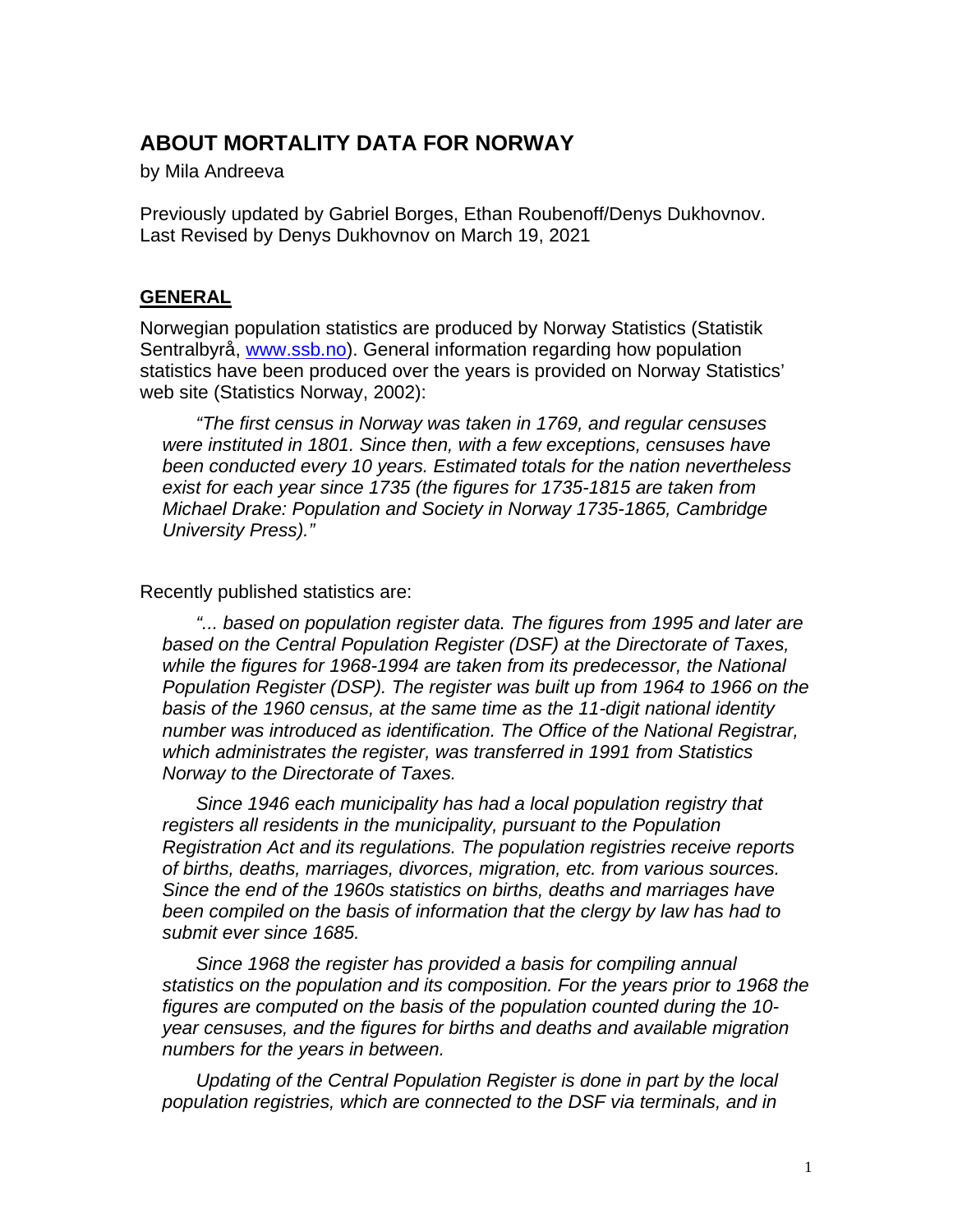*part by the Directorate of Taxes. The basis of the statistics on changes in the population is electronic copies to Statistics Norway of all such register updates. The reports are also used to update a separate Statistics Norway population database kept for statistical purposes, which forms the basis for the statistics on the composition of the population.*

*Data on basic statistical units are taken from the address portion of the Ground Property, Address and Building Register (GAB) owned by the Norwegian Mapping Authority."* (Statistics Norway, 2002)

Brørs et al. (2000) describe the technical details regarding how the Central Population Register (CPR) and population databases are organized, and how official statistical tabulations are produced.

#### *Source of Data*

The Norwegian mortality database has been compiled from data received directly from Statistics Norway.

The data for the years 1846–1980 are those underlying a publication by Borgan (1983). This publication includes sources of data and a description of the procedures used to adjust raw data for earlier years. The data for the years 1981-1993 were received as an update of Borgan's data and are provided at the same level of detail (see below). The data for all years since 1994 were received from Norway Statistics and include deaths classified by single year of age and year of birth.

Population estimates for years since 1970 were produced using the Central Population Register. They have been published in annual publications on population statistics, such as:

*Befolkningsstatistikk. Folkemengd etter alder, kjønn og sivilstand 1. januar 2001. (Population Statistics. Population by age, sex and civil status at 1st January 2001),*

the most recent of which are provided online on the Statistics Norway Web Site at: [http://www.ssb.no/folketall/.](http://www.ssb.no/folketall/)

Population estimates for years prior to 1970 were produced by Statistics Norway based on the population enumerated in censuses, figures for births and deaths, and migration estimates. Population estimates for the years 1846–1901 were published in Statistisk Sentralbyrå (1910). For the years 1901–1909, population estimates are available from Statistisk Sentralbyrå (1915). For the years 1910–1970, population estimates are available from an internal population database of Norway Statistics (Statistisk Sentralbyrå, 1978). In addition, these data were published in the Norwegian life table populations.

Data on deaths for the years 1846–1865 were published in Statistisk Sentralbyrå (1910). In fact, they were estimated from deaths aggregated into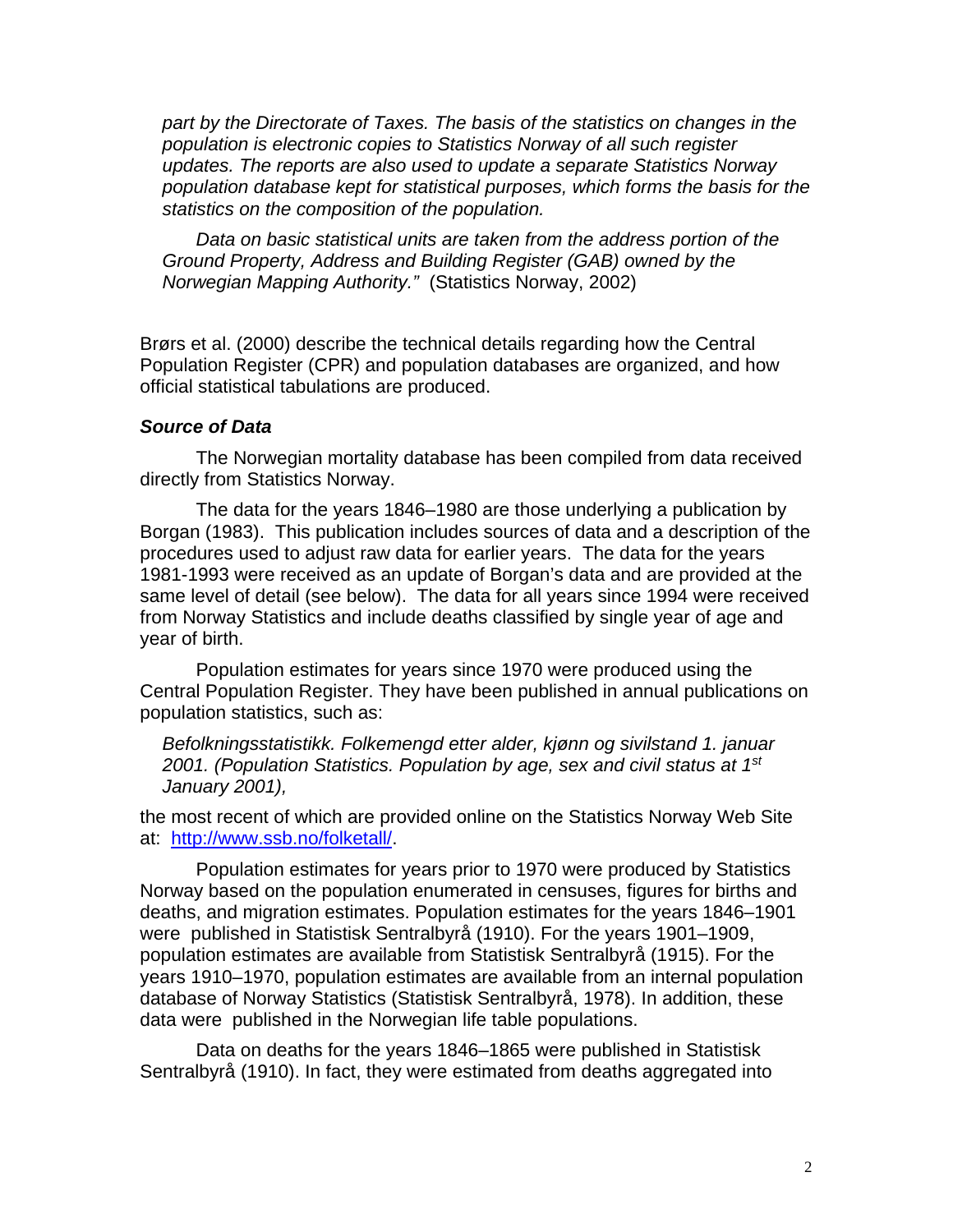broader age groups. The method used for splitting deaths into single year of age is described in the publication.

Data on deaths for the years 1866–1870 were also estimated from deaths by broader age groups. They were published by *Departementet for det indre* (1873) and the method was published in *Departementet for det indre* (1872).

Since 1871, deaths in Norway have been registered by year of birth. Data on deaths for the years 1871–1875 were published in Statistisk Sentralbyrå (1881). For the years 1876–1910, death data have been published in Statistisk Sentralbyrå (1876–1910). During these years, deaths registered among the resident population are given in five-cohort age groups. The difference between deaths registered among the resident population and all deaths registered in Norway is mostly due to deaths among Norwegian seamen aged 15 to 60. For the years 1886–1890 and 1896–1910, there are handwritten tables in the archives of Norway Statistics that enable one to calculate deaths among the resident population by single year of birth. With some additional effort, it is also possible to obtain such data for 1876–1881.

For the years 1882–1885, deaths among the resident population by single year of birth have been estimated using the average distributions observed in the years 1876–1881 and 1886–1990. The same procedure has been applied for splitting deaths in the years 1891–1895 using the average distributions for the years 1886–1890 and 1896–1900.

In *Folkemengdens bevegelse* for 1901 and 1902, deaths at ages 30–94 are aggregated into two- or three-year birth cohorts. They have been split by single year of birth according to live births of the respective cohorts. Male deaths at ages 15–59 have been adjusted later for deaths among Norwegian seamen while abroad and for deaths among non-residents while in Norway.

During the period 1876-1910, for male deaths in the age groups 0–15 and 60 and older, and for female deaths at all ages, the difference between deaths among resident population and all deaths registered in Norway is insignificant. Thus, deaths by single year of birth have been taken from statistics for all deaths registered in Norway.

Data on deaths since 1911 are available from an internal death database of Norway Statistics (Statistisk Sentralbyrå, 1978).

Except for the aforementioned publications, deaths by single year of age and single year of birth are not published by Statistics Norway (personal communication, 26<sup>th</sup> October 2001). Thus, the data included in the Human Mortality Database (HMD) come from custom tabulations by Norway Statistics and must be cited as "Unpublished population statistics from Statistics Norway".

Birth data for the year 1976 and are available online on Norway Statistics' [website.](http://www.ssb.no/english/) For the years 1846–1975, they are available from data underlying the publication of Borgan (1983). Birth data for the years 1846-1915 were not available by sex, so they have been split according to sex ratios at birth observed in later years (observed male/female ratio  $= 1.06$ ).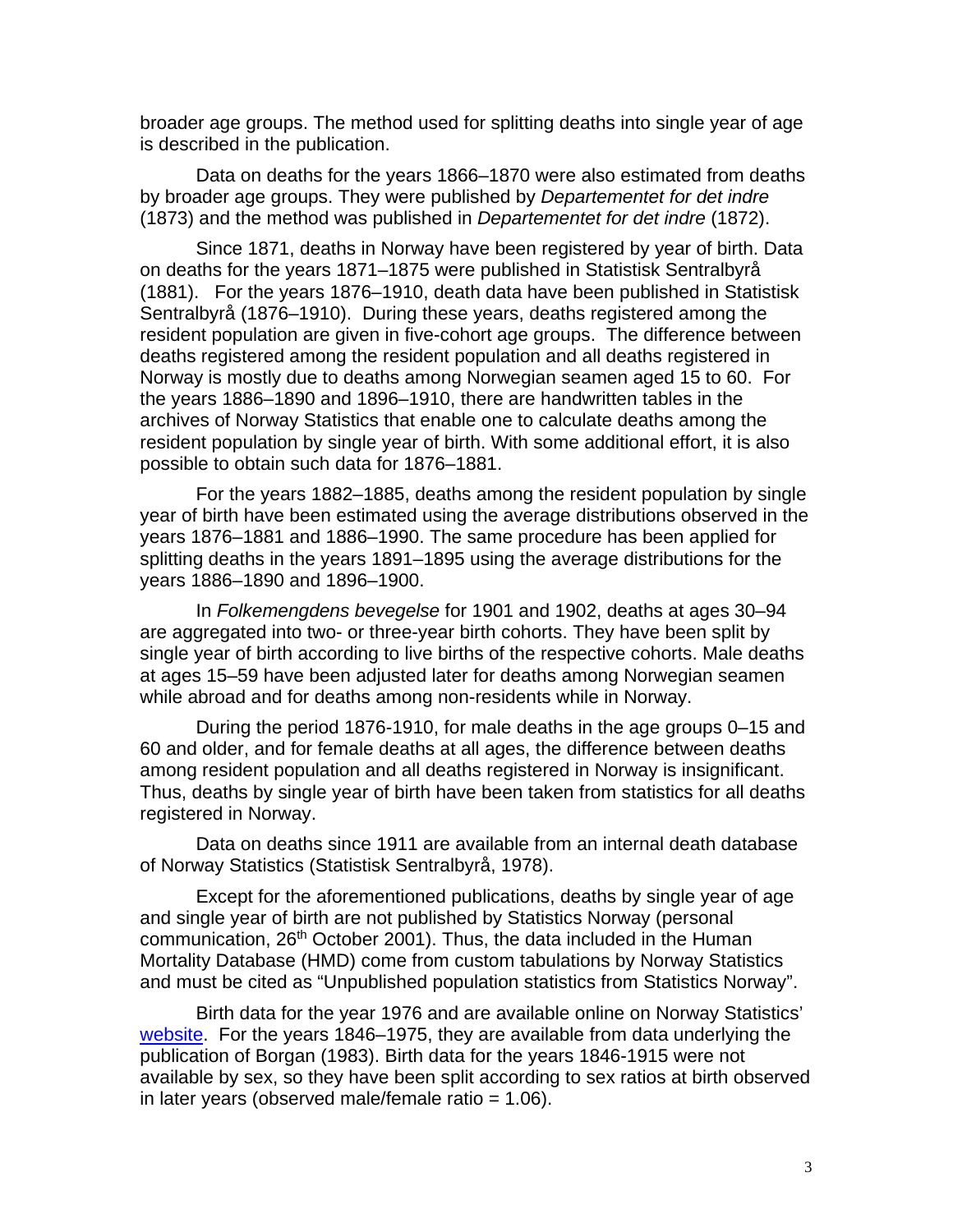### **TERRITORIAL COVERAGE**

To the best of the authors' knowledge all population and vital statistics refer to the contemporary territory of Norway.

### **POPULATION COUNT DATA**

Note that population counts were provided by single year of age up to the maximum age possible by Statistics Norway for years 1846 to 2020.

#### **REVISION HISTORY**

#### *Changes with the 2015 revision:*

**Deaths**: In 2015, Statistics Norway provided new information of death counts from 1980 to 2014, by sex, age and birth cohort, without any deaths at unknown ages and with no open age interval (i.e. data provided up to the highest age with survivors). Minor differences between the new data and the death counts published previously were found along the period, ranging from -97 for males in 1988 to 39 for females in 2006. The graph below shows the difference in the total death counts by sex.



In addition to differences in the total death counts, there were differences in the distribution by age, since the new data were provided with birth cohort information, which allows the direct calculation of Lexis triangles counts. This information was not available in the previous updates as the death counts for 1980-1993 were provided by birth cohort but not by completed age at the time of death.

Life expectancy estimations have changed with the updated death counts, mainly for the period 1986-1991. The difference in  $e_0$  for both sexes combined is around 0.3 years for the period 1986-1990 and 0.2 for 1991.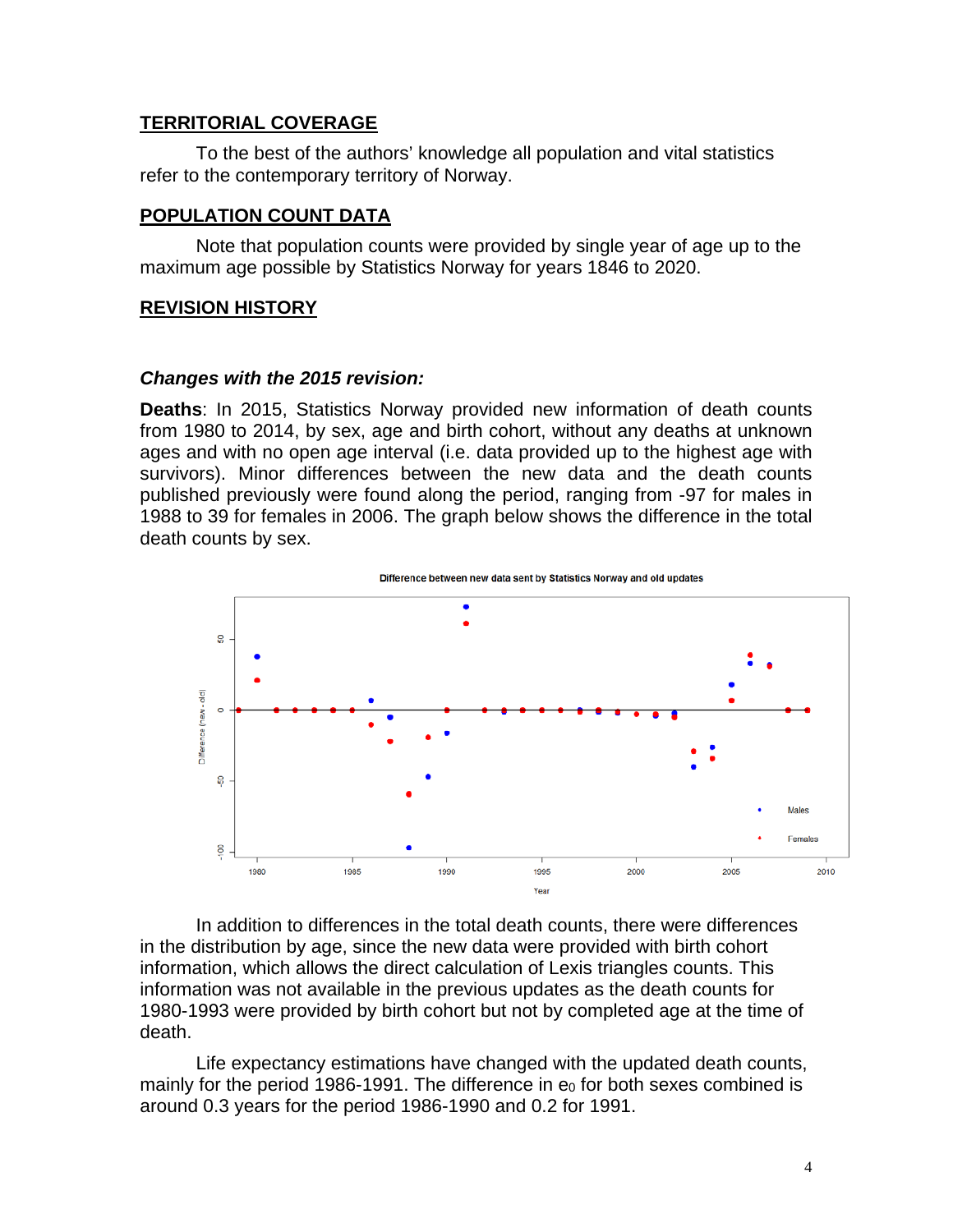### *Changes with the December 2017 revision:*

**Life tables:** All life tables have been recalculated using a modified methods protocol. The revised protocol (Version 6) includes two changes: 1) a more precise way to calculate a0, the mean age at death for children dying during the first year of life and 2) the use of birth-by-month data (where and when available) to more accurately estimate population exposures. These changes have been implemented simultaneously for ALL HMD series/countries. For more details about these changes, see the revised Methods Protocol (at http://v6.mortality.org/Public/Docs/MethodsProtocol.pdf), particularly section 7.1 on Period life tables and section 6 and Appendix E, on death rates. The life tables calculated under the prior methods (Version 5) remain available at v5.mortality.org but will not be further updated in the future.

#### *Changes with the March 2021 revision:*

**Deaths:** Data were revised and updated through 2020. Deaths 2015-2018 have been retroactively updated by Norway Statistics and thus replace existing InputDB deaths for these years.

### **ACKNOWLEDGEMENTS**

The authors would like to thank Kirsten Enger Dybendal, Nico Keilman, Jens-Kristian Borgan, and Svein Holm at Norway Statistics for their help in obtaining the Norwegian population data and for valuable comments on the nature of the data and sources of population statistics. The authors also extend their thanks to the entire staff of the Population Department of Statistics Norway for their excellent collaboration.

### **REFERENCES**

- Borgan, Jens-Kristian. (1983). *Kohort-dodeligheten i Norge 1846-1980*. Central Bureau of Statistics of Norway.
- Brørs, Anne Sofie, Dybendal, Kirsten, Foss, Aslaug Hurlen, and Jakobsen, Trude. (2000). *Dokumentasjon av BESYS - befolkningsstatistikksystemet Befolkningsendringer i 1998 og befolkningsbasen (BEBAS) 1.januar 2000*. Norway Statistics.
- Departementet for det indre. (1872). *Tabeller vedkommende Folkemængdens Bevægelse i Aaret 1869.* NOS I C.No. 1, Christiania: Departementet for det indre.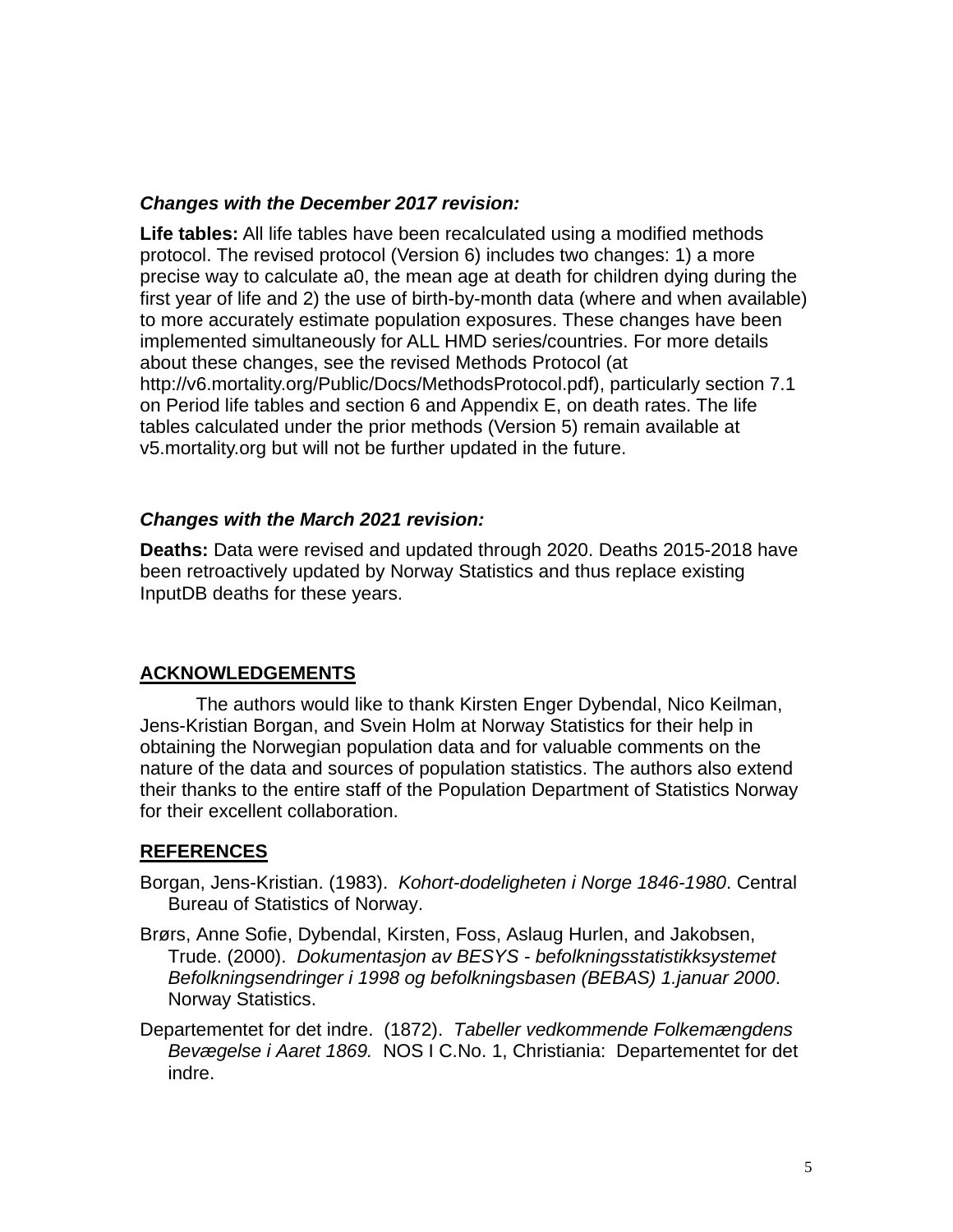Departementet for det indre. (1873). *Tabeller vedkommende Folkemængdens Bevægelse i Aarene 1851-1870*. NOS I C.No. 1, Christiania: Departementet for det indre.

Norway Statistics. (2002). Section "About the Statistics." Retrieved 31 January 2002. [\(http://www.ssb.no/folkemengde\\_en/about.html\)](http://www.ssb.no/folkemengde_en/about.html).

- Statistisk Sentralbyrå. (1876-1910). *Statistik over Folkemængdens Bevægelse I 1876-1880, Hefte 1, 1881-1885, Hefte 1. Tabeller vedkommende Folkemængdens Bevægelse: 1881, … 1885. Folkemængdens Bevægelse: 1886, … 1910.* NOS. Kristiania: Det Statistiske Centralbureau.
- Statistisk Sentralbyrå. (1881). *Tabeller vedkommende Folkmængdens Bevægelse i 1871-1875*. NOS, I C.No. 1. Kristiania: Det statistiske Centralbureau.
- Statistisk Sentralbyrå. (1910). *Norges Folkemænge 1846-1901*, NOS V 113 Kristiania.
- Statistisk Sentralbyrå. (1915). *Dødelighetstabeller for det Norske Folk 1901/02- 1910/11*, NOS VI 45, Kristiania.
- Statistisk Sentralbyrå. (1978). *Utviklingen I giftermål og dødsfall 1911-1976*, SA nr. 35. Oslo: Statistisk Sentralbyrå.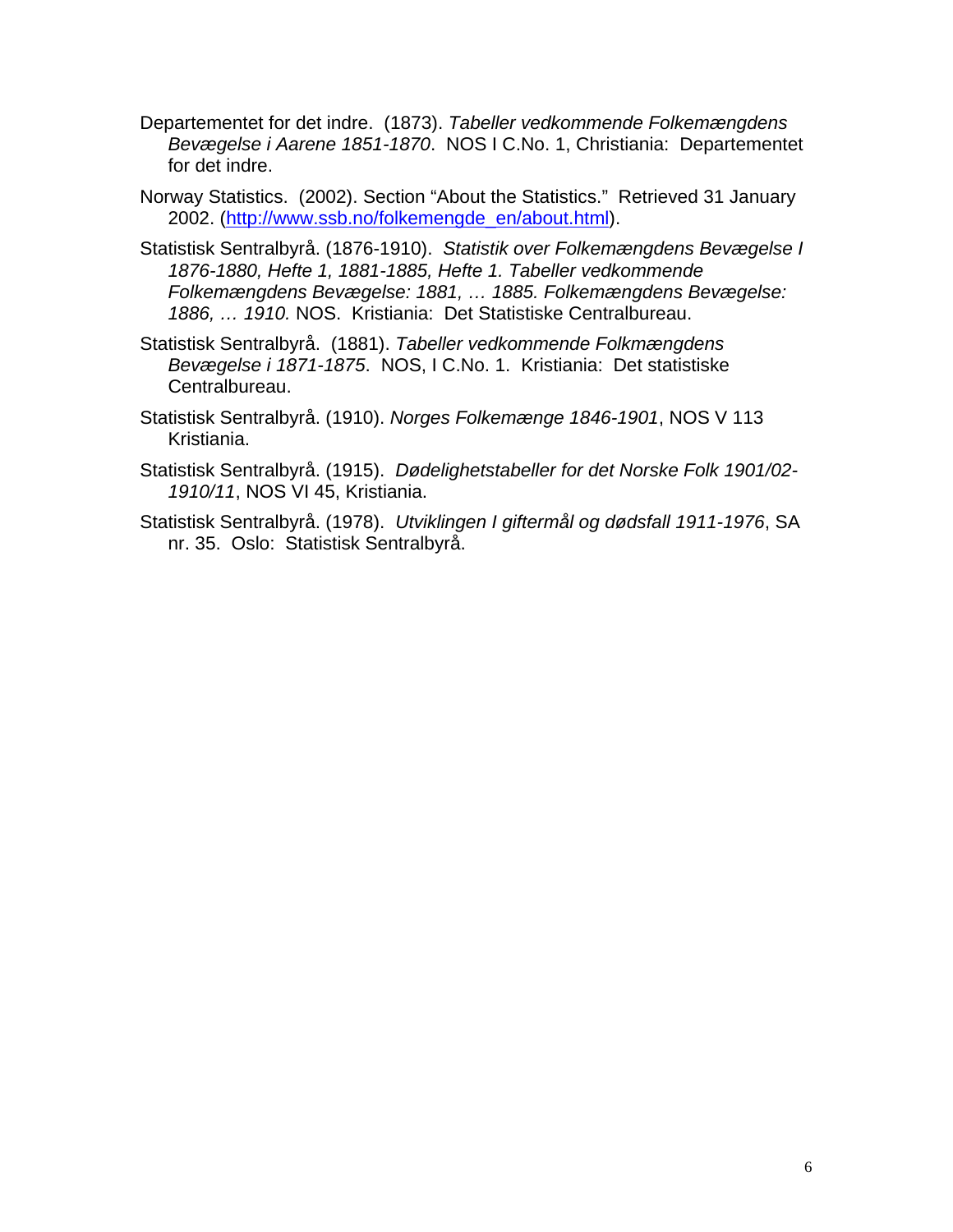## **APPENDIX I**

# **DESCRIPTION OF DATA USED FOR LEXIS DATABASE**

## **DEATHS**

| Period    | Age groups                                        | Comments                                                       | RefCode(s) |
|-----------|---------------------------------------------------|----------------------------------------------------------------|------------|
| 1846-1979 | By year of birth but not by<br>single year of age | Unpublished population statistics from Statistics 11<br>Norway |            |
| 1980-2020 | By single year of age and<br>year of birth        | Unpublished population statistics from Statistics<br>Norway    | 130.40.44  |

## **POPULATION**

| Period    | Age groups                        | Comments                                                                                                  | RefCode(s)                                                    |
|-----------|-----------------------------------|-----------------------------------------------------------------------------------------------------------|---------------------------------------------------------------|
| 1846-1981 | All ages by single year of<br>age | Starting with 1970 population estimates are<br>based on the Central Population Register<br>(Borgan, 1983) | 11                                                            |
| 1982-2021 | All ages by single year of<br>age | Population estimates from Norway Statistics,<br>based on Central Population Register                      | 2, 4, 3, 5, 7, 12,<br>13, 17, 19, 20,<br>23, 9, 29, 39,<br>43 |

### **BIRTHS BY SEX**

**Type of data:** Annual live birth counts by sex. Data not available by sex for 1846-1915.

**Period covered:** 1846-2020

**Refcodes:** 8, 11, 14, 17, 20, 23, 25, 26, 31, 38, 42

## **BIRTHS BY MONTH**

**Type of data:** Annual live birth counts by month.

**Period covered:** 1931-2020

**Refcodes:** 27, 28, 37, 41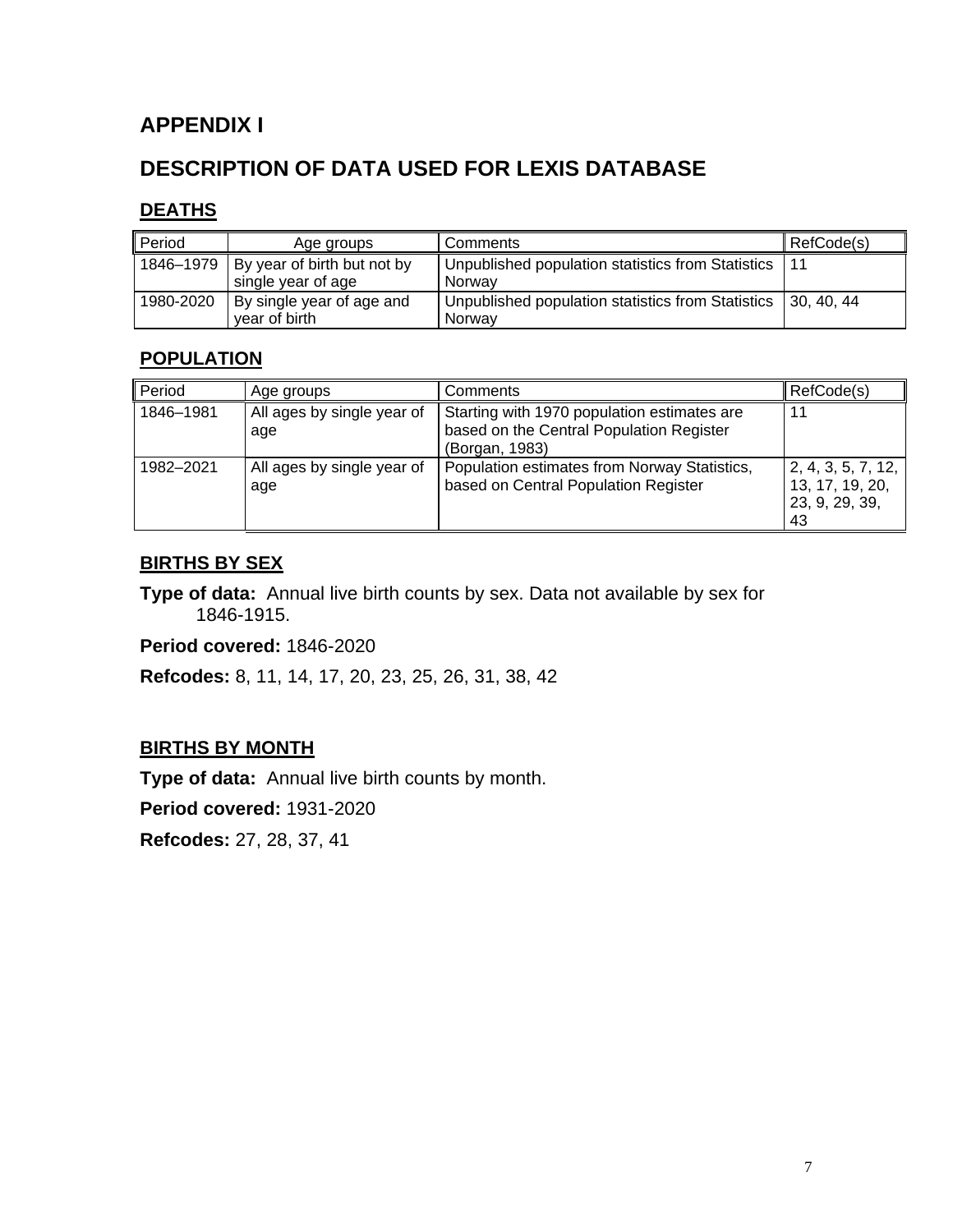## **APPENDIX II**

## **CENSUSES IN NORWAY**

### **DATES OF NATIONAL CENSUSES**

| $\mathbf 1$    | 1769, 15 Aug   |                                                                    |
|----------------|----------------|--------------------------------------------------------------------|
| $\overline{2}$ | 1801, 1 Feb    | First census that included names of persons.                       |
|                |                | Folketeljing i Danmark, Noreg og på Island den 1.<br>Februar 1801. |
| 3              | 1815, 30 April | First census after separation from Denmark in 1814                 |
| 4              | 1825           |                                                                    |
| 5              | 1835           |                                                                    |
| 6              | 1845           |                                                                    |
| 7              | 1855           |                                                                    |
| 8              | 1865           | Second census that included names of persons                       |
| 9              | 1875           |                                                                    |
| 10             | 1891, 2 Jan    |                                                                    |
| 11             | 1900, 3 Dec    |                                                                    |
| 12             | 1910           |                                                                    |
| 13             | 1920           |                                                                    |
| 14             | 1930           |                                                                    |
| 15             | 1946, Dec 3    | Conducted six years late due to WWII                               |
| 16             | 1950, Dec 1    |                                                                    |
| 17             | 1960, Nov 1    |                                                                    |
| 18             | 1970, Nov 1    |                                                                    |
| 19             | 1980, Nov 1    |                                                                    |

See also: [http://www.ssb.no/vis/fob/historikk.html.](http://www.ssb.no/vis/fob/historikk.html)

### *List of publications related to census data*

(Source: [http://www.ssb.no/vis/fob/historikk.html,](http://www.ssb.no/vis/fob/historikk.html) accessed 31 January 2002)

Statistiske Tabeller for Kongeriget Norge. Første Række, indeholdende Tabeller over Folkemængden i Norge den 29de November 1835 / udgivne efter det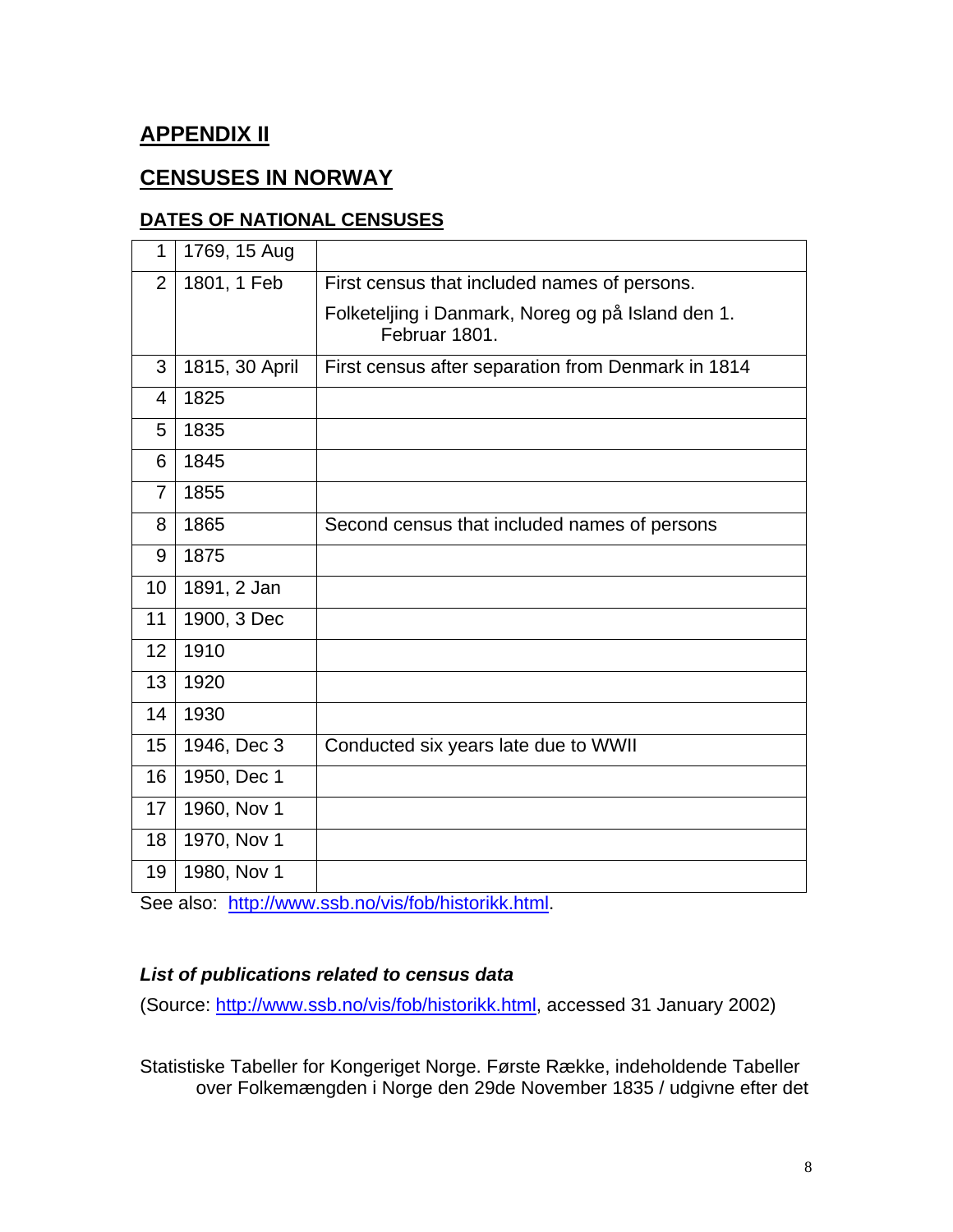Kongelige Finants-, Handels- og Told-Departements Foranstaltning. - Christiania : Departementet, 1838. - 68 s.

- Statistiske Tabeller for Kongeriget Norge. Attende Række, indeholdende Tabeller over Folkemængden i Norge den 31te December 1845 samt over de i Tidsrummet 1836-1845 Ægteviede, Fødte og Døde / udgivne efter Foranstaltning af Departementet for det Indre. - Christiania : Departementet, 1847. - XVI, 53 s.
- Statistiske Tabeller for Kongeriget Norge. Sextende Række, indeholdende Tabeller over Folkemængden i Norge den 31te December 1855 samt over de i Tidsrummet 1846-1855 Ægteviede, Fødte og Døde / udgivne efter Foranstaltning af Departementet for det Indre. - Christiania : Departementet, 1857. - XV, 52, LIII s.
- Resultaterne af Folketællingen i Norge i Januar 1866 / udgivne af Departementet for det Indre. - Christiania : Departementet, 1869. - XXXVI, 291 s. - (Norges officielle statistik ; C. No 1)
- Tabeller vedkommende folketællingerne i aarene 1801 og 1825 / udgivne af Departementet for det Indre. - Christiania : Departementet, 1874. - 97 s. - (Norges officielle statistik ; C. No 1)
- Resultaterne af Folketællingen i Norge i Januar 1876 / udgivet af det Statistiske Centralbureau. - Kristiania : Det Statistiske Centralbureau, 1878-1880. - 3 b. - (Norges officielle statistik ; C. No 1)
- Bidrag til en norsk Befolkningsstatistik : Indledning til Tabeller indeholdende Resultaterne af Folketællingen i Norge i Januar 1876 / udgivet af Det statistiske Centralbureau. - Kristiania : Det Statistiske Centralbureau, 1882. - 274 s. - (Norges officielle statistik ; C. No 1)
- Resultaterne af de kommunale Folketællinger i Norges Byer den 31te December 1885 / udgivet af det Statistiske Centralbureau. - Kristiania : Det Statistiske Centralbureau, 1887. - 153 s. - (Norges officielle statistik)
- Folketællingen i Kongeriget Norge 1 Januar 1891 / udgivet af Det statistiske Centralbureau. - Kristiania : Det Statistiske Centralbureau, 1894-1898. - 6 b. - (Norges officielle statistik)
- Folketællingen i Kongeriget Norge 3 December 1900 / udgivet af Det statistiske Centralbureau. - Kristiania : Det Statistiske Centralbureau : Aschehoug [kommisjonær], 1901-1906. - 8 b. - (Norges officielle statistik)
- Folketællingen i Norge 1 december 1910 / utgit av Det Statistiske centralbyraa. Kristiania : Det Statistiske Centralbyraa : Aschehoug [kommisjonær], 1911-1916. - 8 b. - (Norges officielle statistik)
- Folketellingen i Norge 1 desember 1920 / utgitt av Det Statistiske centralbyrå. Oslo : Det Statistiske centralbyrå : Aschehoug [kommisjonær], 1921-1925. - 13 b.+ Foreløpige resultater - (Norges offisielle statistikk)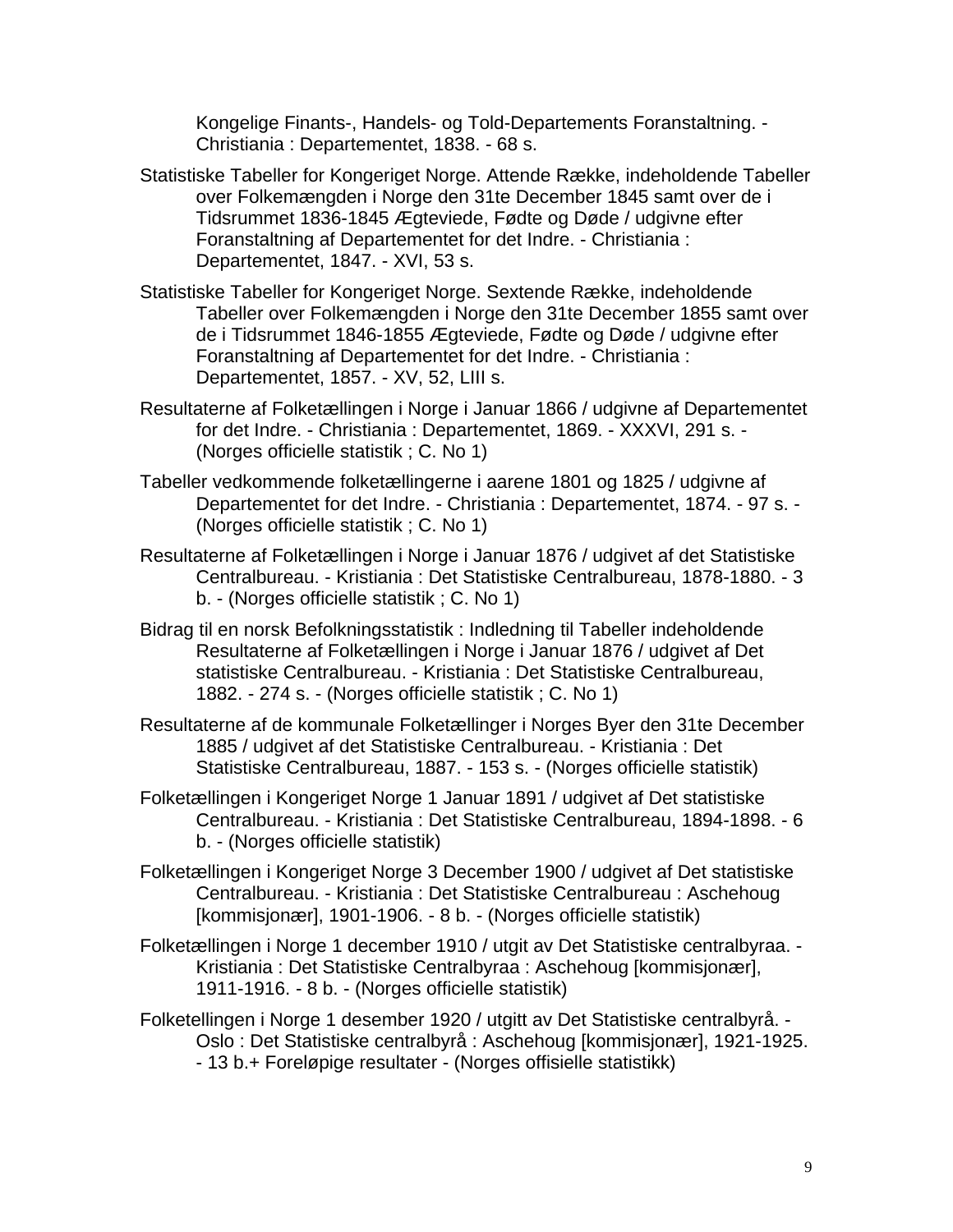- Alfabetisk oversikt over almindelige livsstillinger / utgitt av det Statistiske centralbyrå, 1930. - 76 s.
- "Oslo-befolkning" som bor utenfor Oslo / <Statistisk sentralbyrå>. Oslo : Statistisk sentralbyrå, 1932. - 13 s.
- Folketellingen i Norge 1 desember 1930 / utgitt av det Statistiske centralbyrå. Oslo : Det Statistiske centralbyrå : Aschehoug [kommisjonær], 1932-1935. - 10 b. - (Norges offisielle statistikk)
- Folketellingen i Norge 3. desember 1946 / utgitt av Statistisk sentralbyrå. Oslo : Statistisk sentralbyrå : [Aschehoug kommisjonær], 1947-1954. - 6 b. + Foreløpige resultater - (Norges offisielle statistikk)
- Folketellingen 1. desember 1950 / Statistisk sentralbyrå. Oslo : Statistisk sentralbyrå, 1953-1957. - 10 b. - (Norges offisielle statistikk)
- Folketellingen 1. november 1960 : tellingsresultater. Tilbakegående tall. Prognoser / Statistisk sentralbyrå. - Oslo : Statistisk sentralbyrå, 1962-63. - 740 h.
- Folketelling 1960 / Statistisk sentralbyrå. Oslo : Statistisk sentralbyrå, 1963- 1964. - 8 b. - (Norges offisielle statistikk)
- Folke- og boligtelling 1. november 1970 : statistiske kommunehefter / Statistisk sentralbyrå. - Oslo : Statistisk sentralbyrå, 1972-1974. - 451 h.
- Folke- og boligtelling 1970 / Statistisk sentralbyrå. Oslo : Statistisk sentralbyrå, 1974-1976. - 6 b. - (Norges offisielle statistikk)
- Folketeljinga 1801 : ny bearbeiding / Statistisk sentralbyrå. Oslo : Statistisk sentralbyrå, 1980. - 165 s. - (Norges offisielle statistikk ; B 134) ISBN 8253711492
- Norges første folketelling 1769 / Statistisk sentralbyrå. Oslo : Statistisk sentralbyrå, 1980. - 368 s. - (Norges offisielle statistikk ; B 106) ISBN 8253711034
- Folke- og boligtelling 1980 : kommunehefte / Statistisk sentralbyrå. Kongsvinger : Statistisk sentralbyrå, 1981. - 454 h.
- Folke- og boligtelling 1980 : landssammendrag av kommunehefter / Statistisk sentralbyrå. - Kongsvinger : Statistisk sentralbyrå, 1982. - 37 s. ISBN 8253717644
- Folke- og boligtelling 1980 : sammendrag av kommunehefter : fylkeshefte / Statistisk sentralbyrå. - Kongsvinger : Statistisk sentralbyrå, 1982. - 20 h.
- Folke- og boligtelling 1980 / Statistisk sentralbyrå. Oslo : Statistisk sentralbyrå, 1982-1986. - 4 b. - (Norges offisielle statistikk)
- Population and Housing Census 1990 / by Jan Furseth. Kongsvinger : Statistisk sentralbyrå, 1990. - 46 s.
- Folke- og boligtelling 1990 / av Jan Furseth. Kongsvinger : Statistisk sentralbyrå, 1990. - 36 s.